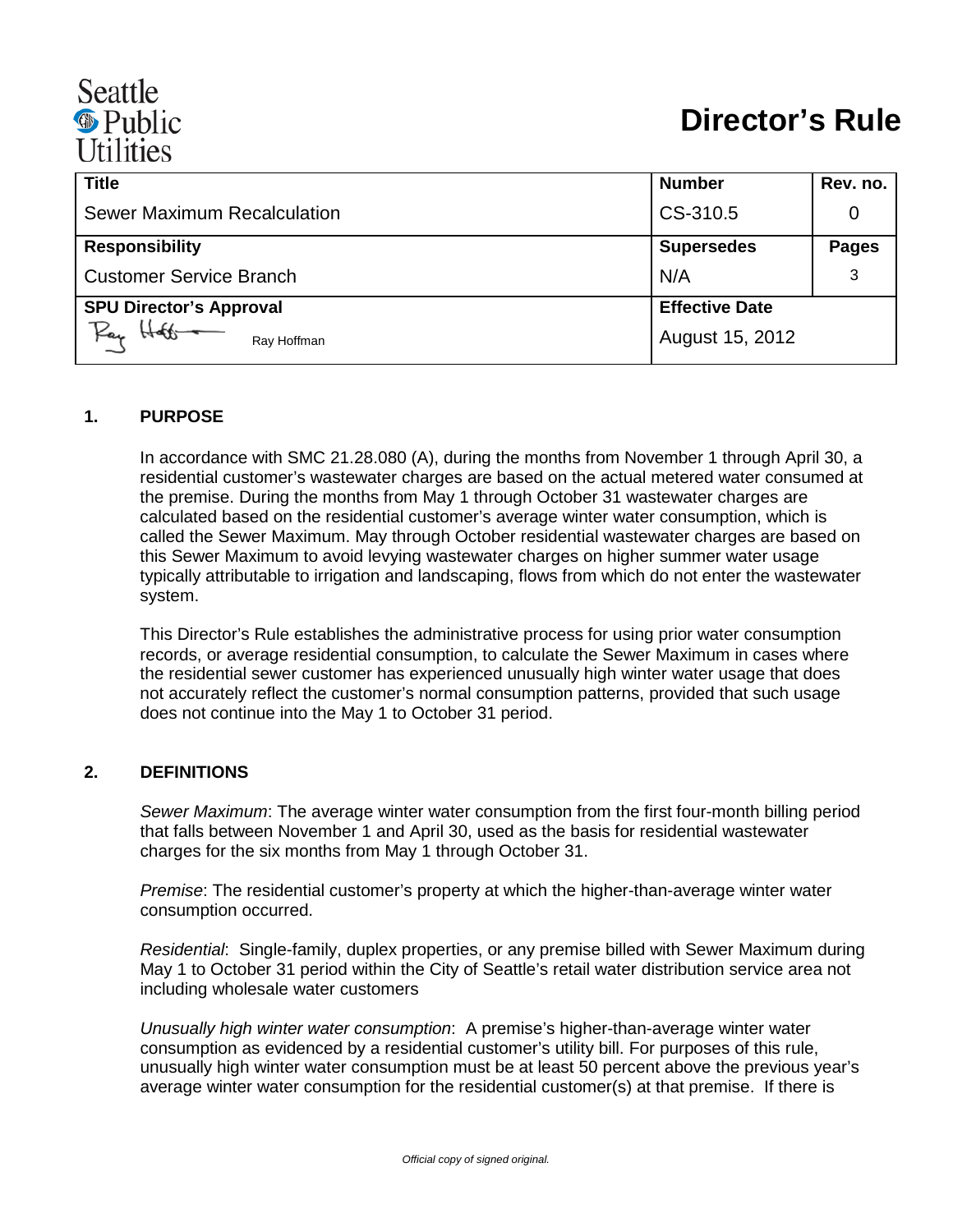insufficient water consumption history to perform this calculation, unusually high winter water consumption will be defined as at least 50 percent above the current SPU residential average.

## **3. RULE**

## **A. Notification and Verification of Unusually High Winter Water Consumption**

- 1) If a period of unusually high winter water consumption occurs, the customer must notify SPU no later than six months following the billing date which includes the unusually high spike in winter water consumption.
- 2) SPU will review the customer's consumption records and determine if there is satisfactory evidence of the following:
	- Unusually high winter water consumption for the customer, with "unusually high" defined as in Section 2 of this Directors Rule.
	- The unusually high consumption did not or will not continue into May through October of that year, as evidenced by water usage patterns returning to normal levels for that customer, or by other documented evidence acceptable to SPU.

#### **B. Administering the Sewer Maximum Recalculation**

- 1) If there is satisfactory evidence of unusually high winter water consumption, and if the unusually high consumption did not or will not continue into May through October of that year, the Branch Deputy Director of Customer Service, or designee, will approve a Sewer Maximum recalculation.
- 2) SPU will set the Sewer Maximum that will be the basis for that year's sewer charges from May 1 through October 31 at the prior year's Sewer Maximum. If there is insufficient water consumption history to calculate the Sewer Maximum, or the previous year's consumption is not a reliable indicator of the residential household's normal usage, then SPU will set the Sewer Maximum at the current SPU residential average.
- 3) The Sewer Maximum recalculation will be documented on the customer account notes in the Consolidated Customer Service System (CCSS).

## **4. ROLES AND RESPONSIBILITIES**

SPU is responsible for:

- Professional, courteous and timely response to a residential customer's notification of an unusually high spike in winter water consumption.
- Uniform and consistent application of the sewer maximum recalculation procedure.
- Reviewing, calculating, and posting of an approved recalculation to the billing system.
- Providing customers the ability to seek redress of final decisions through SPU policy CS-104, Customer Billing and Service Disputes within the Customer Service Branch-Retail.
- Recusal by an SPU employee from approving, calculating or posting any recalculation where the employee is related to the residential customer or may have a financial interest in the premise, or under any other conflict of interest policy that may be in effect for SPU employees from time to time.